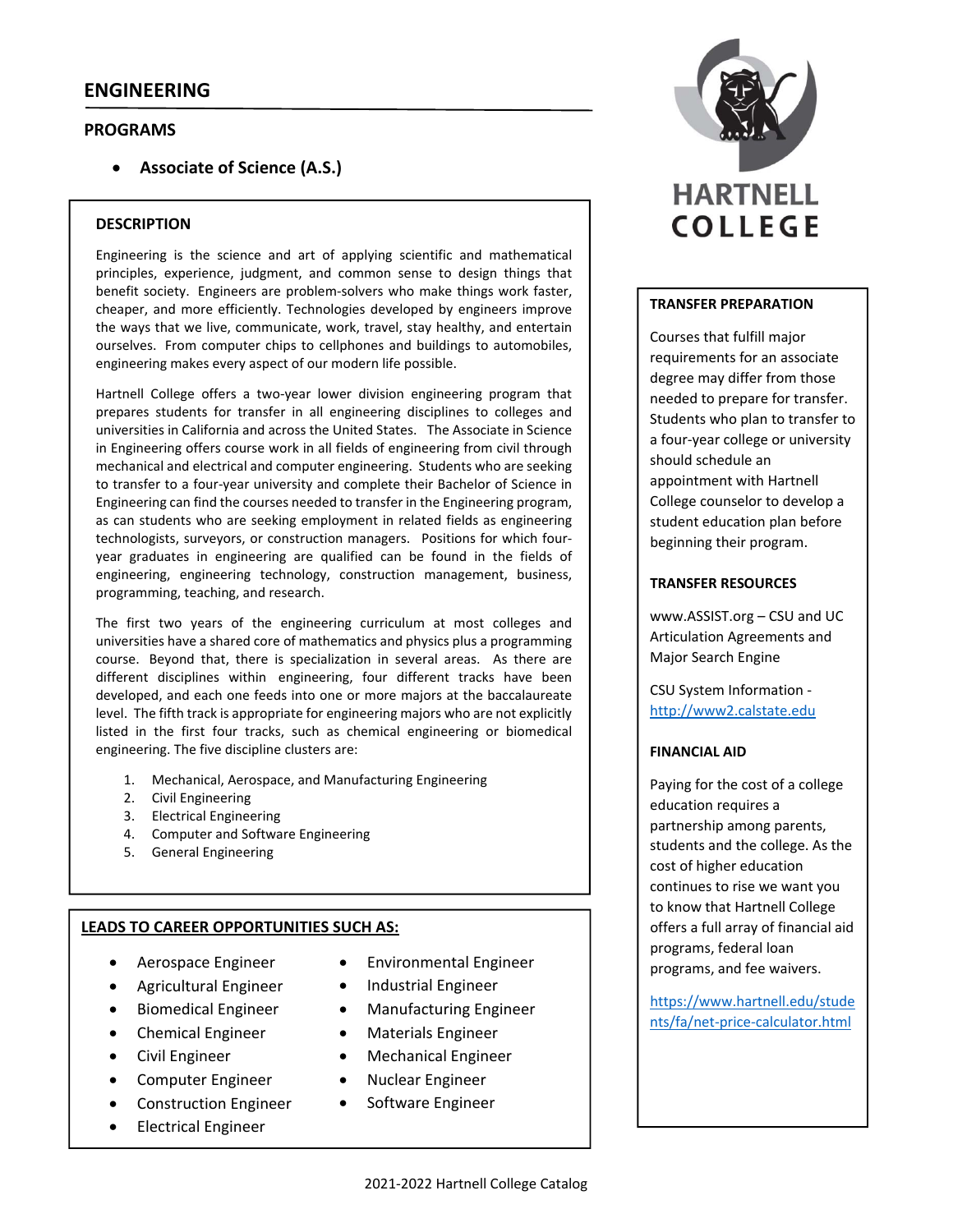# **ENGINEERING (AS.EGN)**

## **ASSOCIATE OF SCIENCE**

**Program Outcomes**: Upon successful completion of this program a student will be able to:

- employ science and mathematical skills commonly used in engineering fields.
- design a system, component, or process to meet engineering requirements.
- examine engineering problems and determine a strategy.
- describe and differentiate modern engineering tools and practices.

## **REQUIRED MAJOR COURSES:**

#### **COURSES SHARED BY ALL TRACKS**

| <b>Course Name and Number</b>                           | <b>Units</b> |
|---------------------------------------------------------|--------------|
| EGN 1R Introduction to Engineering                      |              |
| MAT 3A Analytical Geometry and Calculus I               | 4            |
| MAT 3B Analytical Geometry and Calculus I               | 4            |
| PHY 4A General Physics I/Mechanics                      | 4            |
| PHY 4B General Physics II/Electricity and Magnetism     | 4            |
| A programming class: Choice of EGN 5 or CSS 2A or CSS 1 | $3 - 4$      |

**Subtotal**: 21‐22 units

#### **MECHANICAL/AEROSPACE/MANUFACTURING ENGINEERING TRACK**

| $ -$<br>$\sim$ $\sim$<br>EGN 8<br>$-100$<br>SIGULS |  |
|----------------------------------------------------|--|
|                                                    |  |

## **CIVIL ENGINEERING TRACK**

| EGN 8<br><b>Statics</b> |  |
|-------------------------|--|
|                         |  |

#### **ELECTRICAL ENGINEERING TRACK**

|--|

## **COMPUTER/SOFTWARE ENGINEERING TRACK**

| EGN 6 Circuit Analysis                                       |  |
|--------------------------------------------------------------|--|
| <b>CSS 2A Object Oriented Programming</b>                    |  |
| EGN 7L Computer Interface with the Physical World Laboratory |  |

#### **GENERAL ENGINEERING TRACK**

Choose ONE of the following:

| EGN 4 Materials Science and Engineering |  |
|-----------------------------------------|--|
| EGN 6 Circuit Analysis                  |  |
| l EGN 8 Statics                         |  |